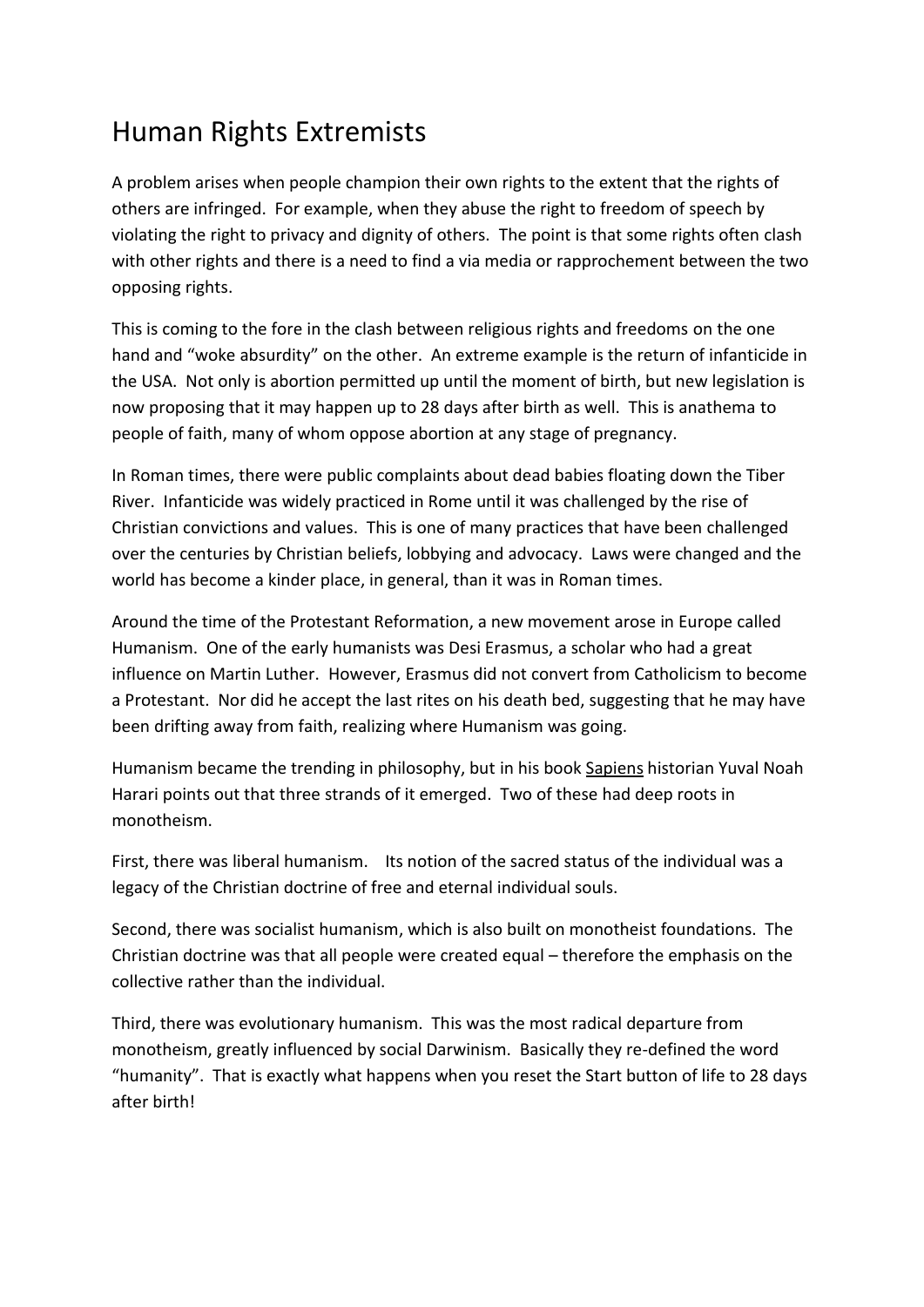I will not digress into where these three strands have led history, but the labels liberals, socialists and Nazis come to mind. Some sat on the right side of the legislature, and others sat on the left.

Human rights rose to prominence concurrent to the ascent of constitutional Democracy. The trending has been to have a Bill of Rights enshrined in your country's social contract or charter. It is ironic when this evolves into extremism that abandons the deep roots of monotheism altogether. At this point, politicians are entering a moral mine-field.

Human rights are not incompatible with faith. The two have co-existed in their different spheres for centuries. But the crunch comes when religion is abandoned in favour of Relativism. This is when all hell breaks loose, to use a term that is loaded with religious significance. (Pun intended.)

What happens now is that decisions – in legislatures and even in the courts - are made by weighing up the merits of the opposing rights. There is no longer a "right and wrong". Voltaire put it this way: "There is no God. But don't tell that to my servant, lest he murder me at night." He got the logic right.

Voltaire was a critic of the church during the Enlightenment. He advocated for the separation of church and state. He promoted civil liberties like freedom of religion and freedom of speech. He satirized intolerance. During this same period, across the Channel, the translation of the English Bible had a direct bearing on the emergence of parliamentary Democracy in the UK. Some think that this helped England to avert a "revolution" as occurred in other countries like France and Russia.

According to Davos, one of the three biggest problems in the world today is "polarization". Who is driving this split?

To what extent did the push of NATO to expand its membership right to the borders of Russia lead to the present war in Ukrania?

It would be best to look for a "win-win" solution in which there is still room for the monotheist religions that gave rise to Humanism. It can be argued that Humanism has become a religion in its own right – like Marxism too. These are both "secular religions". Sadly, they too are becoming intolerant of other views. Now they want to dominate the world stage.

Possibly there is a sense of environmental urgency driving the "woke" agenda so hard? But it would be unwise for Humanism to burn its bridges to the past.

An African proverb says: "The fruit never falls far from the tree". Is Humanism now becoming intolerant of monotheism, from whence it arose? Is this push what is causing polarization that threatens to dis-integrate the world?